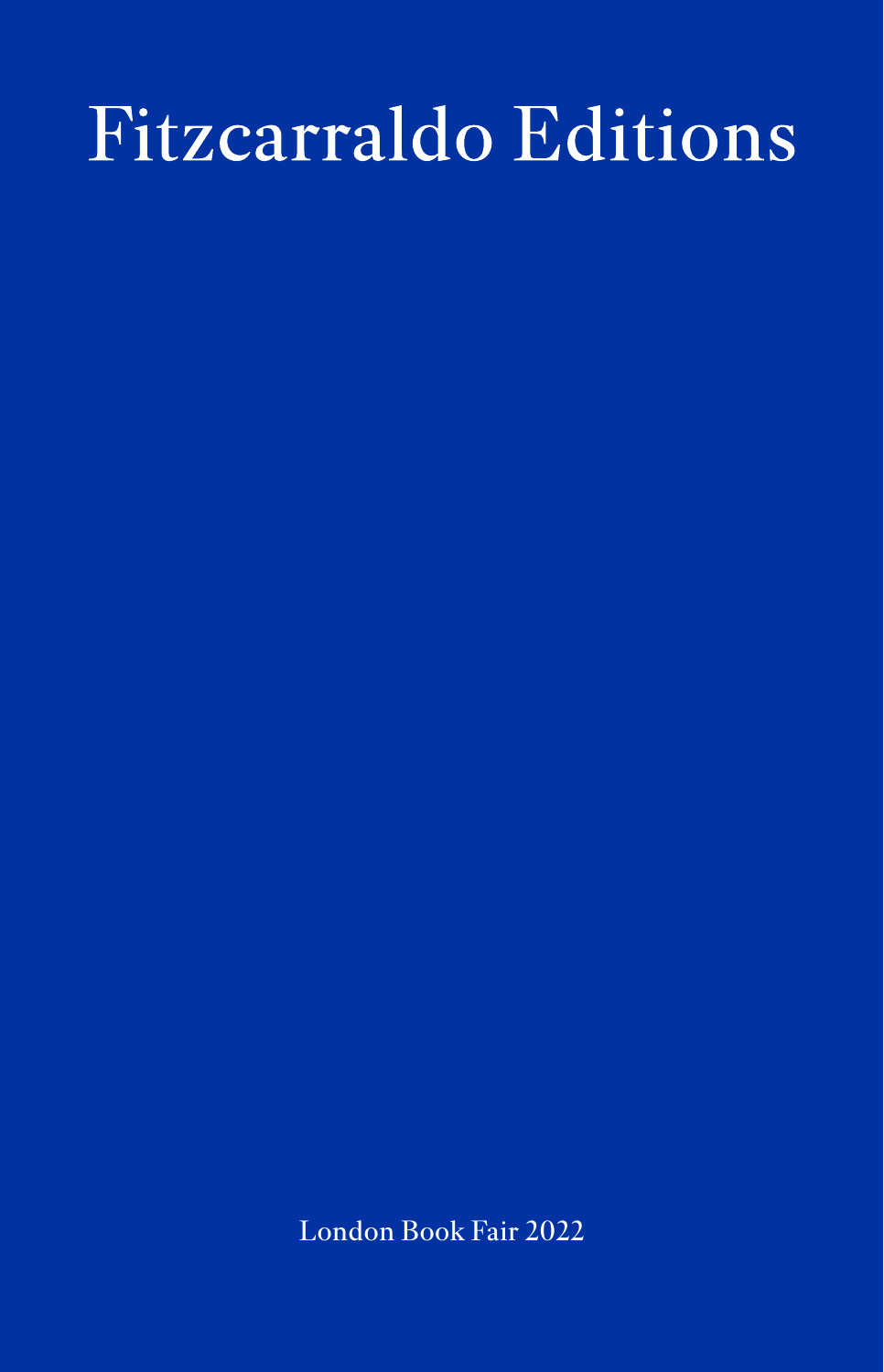Fitzcarraldo Editions London Book Fair 2022

*Animal Joy* by Nuar Alsadir *Cold Enough For Snow* by Jessica Au *Affinities* by Brian Dillon *Emergency* by Daisy Hildyard *Dandelions* by Thea Lenarduzzi *The Observable Universe* by Heather McCalden *Immanuel* by Matthew McNaught *Diego Garcia* by Natasha Soobramanien & Luke Williams

For more information and review copies, please contact info@fitzcarraldoeditions.com

Fitzcarraldo Editions 8-12 Creekside, London SE8 3DX fitzcarraldoeditions.com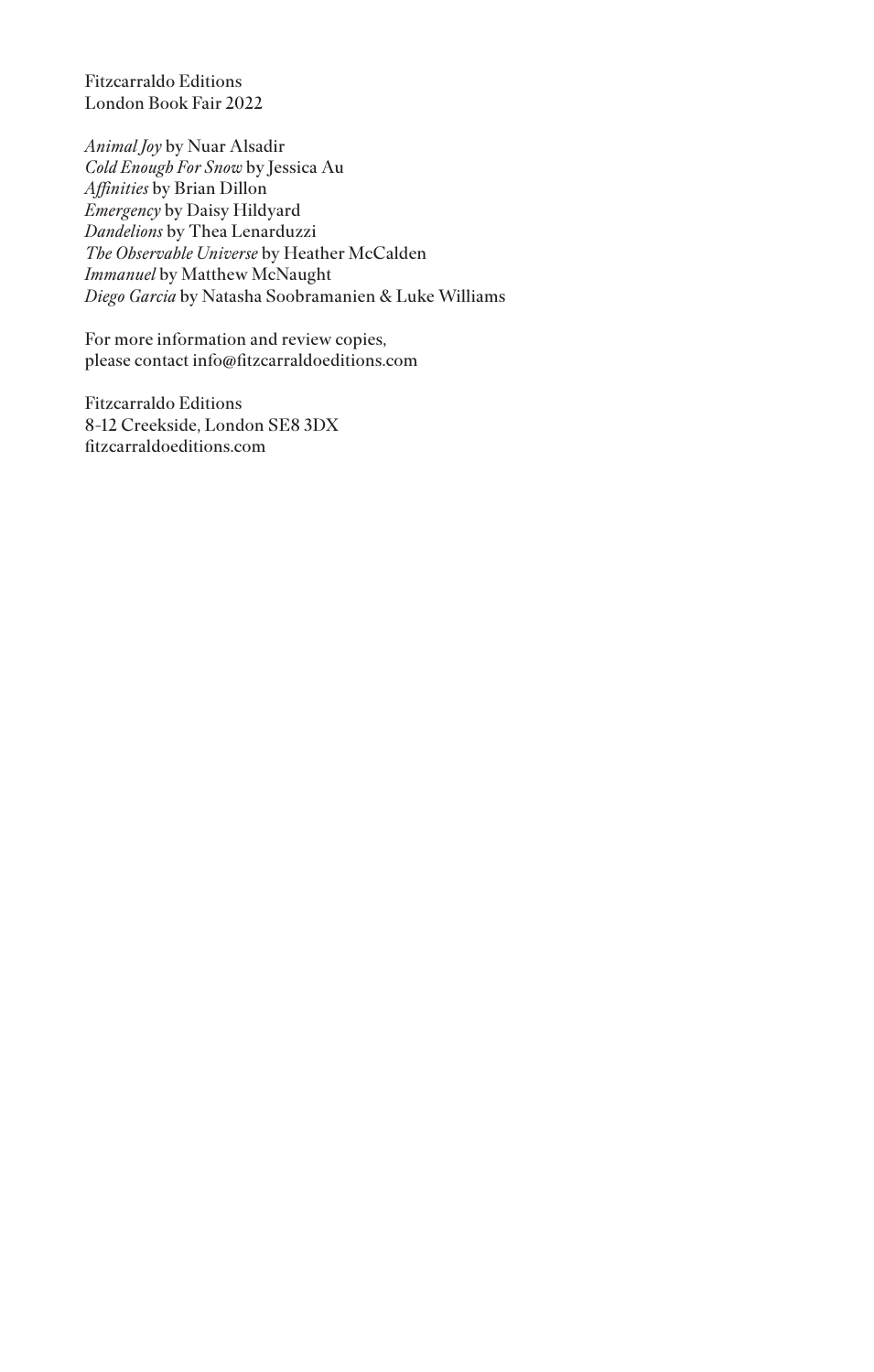*Animal Joy* Nuar Alsadir



World rights

Rights sold: Graywolf Press (NA)

Laughter shakes us out of our deadness. An outburst of spontaneous laughter is an eruption from the unconscious that, like political resistance, poetry, or self-revelation, expresses a provocative, impish drive to burst free from external constraints. Taking laughter's revelatory capacity as a starting point, and rooted in Nuar Alsadir's experience as a poet and psychoanalyst, *Animal Joy* seeks to recover the sensation of feeling alive and embodied.

Writing in a poetic, associative style, blending the personal with the theoretical, Alsadir ranges from her experience in clown school, Anna Karenina's morphine addiction, Freud's unfreudian behaviours, marriage brokers and war brokers to 'Not Jokes', Abu Ghraib, Fanon's negrophobia, smut, the Brett Kavanaugh hearings, laugh tracks, the problem with adjectives, to how poetry can wake us up. At the centre of the book, though, is the author's relationship with her daughters, who erupt into the text like sudden, unexpected laughter. These interventions – frank, tender, and always a challenge to the writer and her thinking – are like tiny revolutions, pointedly showing the dangers of being severed from our True Self and hinting at ways we might be called back to it. A bold and insatiably curious prose debut, *Animal Joy* is an ode to spontaneity and feeling alive.

'Nuar Alsadir's lyrical, hilarious and beautifully undefended meditation has the capacity to widen our consciousness to allow notice of what occurs in the interstices of attention and mortification. In that way, *Animal Joy* is a book that seems compassionately able to read us as we turn its pages.' - Jonathan Lethem

'To read *Animal Joy* is to become alive to the condition of wakefulness in the world. This spectacular achievement by the psychoanalyst and writer Nuar Alsadir provokes and destabilizes our understanding of a life's competing narratives. I can think of no other contemporary work of nonfiction that brings together autobiography, a learned history of psychoanalysis, lyrical poetics, ontological investigations of our attempt to manage our own feelings with such astute engagement. This is a work that will change conversations about who we are, what we think motivates us, what makes us *us*. If you are open to introducing "tiny revolutions" of thought into your life by resisting received and uninterrogated scripts, read this book.' � Claudia Rankine

Nuar Alsadir is a psychoanalyst and is the author of the poetry collections *Fourth Person Singular*, a finalist for the National Book Critics Circle Award and the Forward Prize, and *More Shadow Than Bird*. She lives in New York City.

2 August 2022, 348 pages Essay (DNF), Memoir (BM) Flapped Paperback, £12.99 Ebook, £5.99

Print: 9781913097950 Ebook: 9781913097967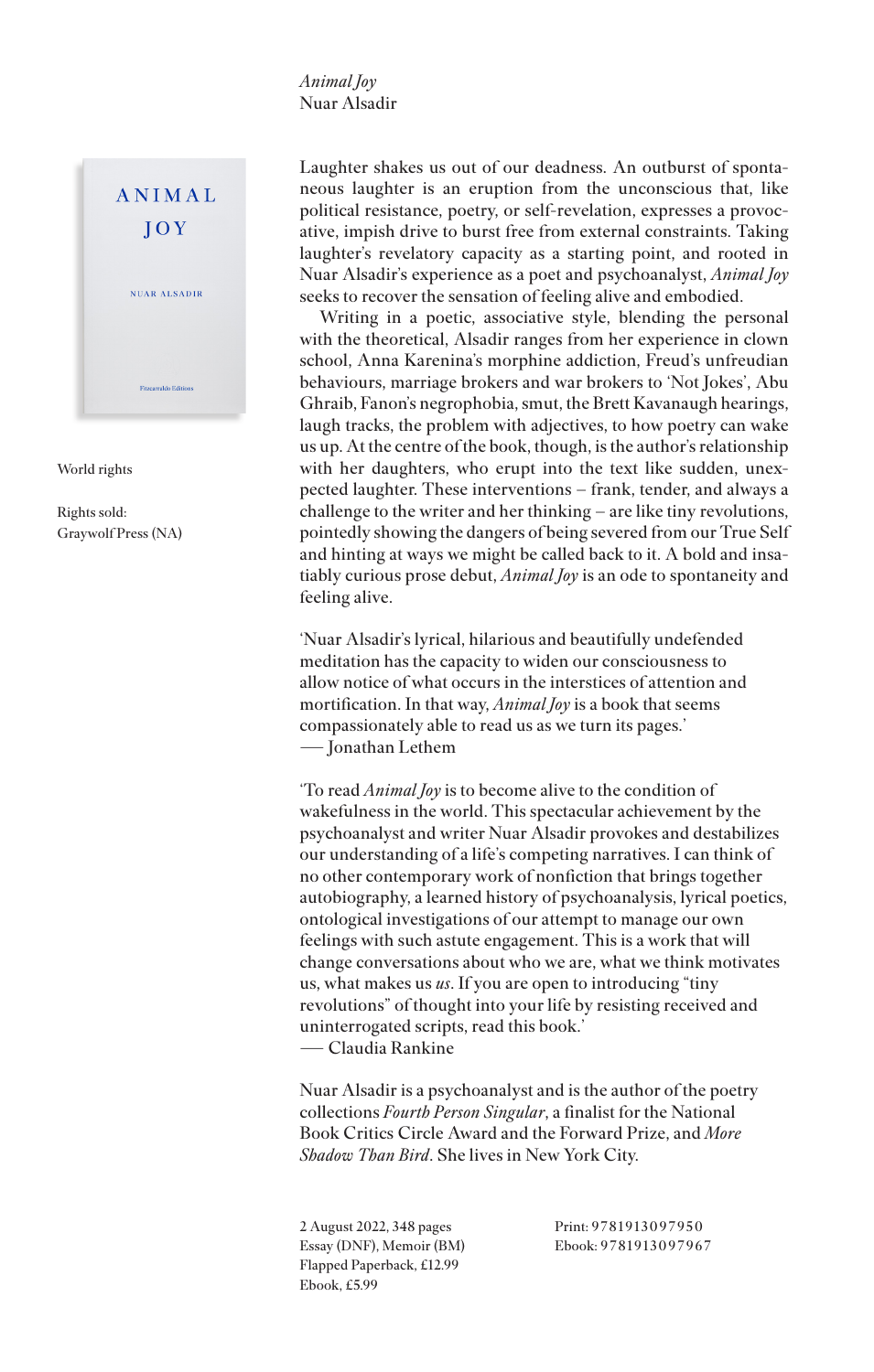*Cold Enough for Snow* Jessica Au

A mother and daughter travel from abroad to meet in Tokyo: they walk along the canals through the autumn evenings, escape the typhoon rains, share meals in small cafés and restaurants, and visit galleries to see some of the city's most radical modern art. All the while, they talk: about the weather, horoscopes, clothes, and objects, about family, distance, and memory. But uncertainties abound. Who is really speaking here – is it only the daughter? And what is the real reason behind this elliptical, perhaps even spectral journey? At once a careful reckoning and an elegy, *Cold Enough for Snow* questions whether any of us speak a common language, which dimensions can contain love, and what claim we have to truly know another's inner world.

'Rarely have I been so moved, reading a book: I love the quiet beauty of *Cold Enough for Snow* and how, within its calm simplicity, Jessica Au camouflages incredible power.' � Édouard Louis, author of *Who Killed My Father*

'Au's novel is perhaps most masterly in the way it evokes our dissociation from desire – our own and other people's … we can sense it in the soft, patient warmth of Au's prose, which sometimes feels attuned to truths just out of the narrator's reach.' � Peter C. Baker, *New Yorker*

'Slim, beautifully simple ... Au's new work ... shows that she has learnt to play to her strengths.… She finds momentum in the closely observed oscillations of a single relationship.' � Baya Simons, *Financial Times*

'Au's is a book of deceptive simplicity, weaving profound questions of identity and ontology into the fabric of quotidian banality…. What matters, the novel reassures us, is constantly imbricated with the everyday, just as alienation and tender care can coexist in the same moment.'

� Claire Messud, *Harper's*

'Flawed understanding, consolation, and insufficiency all infuse this compelling, unsettling novel reminiscent of Jhumpa Lahiri's *Whereabouts* or Rachel Cusk's *Outline Trilogy*. A beautifully observed book, written in precise, elegant prose that contains a wealth of deep feeling.'

� *Kirkus*, starred review

Jessica Au is a writer based in Melbourne, Australia. *Cold Enough for Snow* won the inaugural Novel Prize, run by Giramondo, New Directions and Fitzcarraldo Editions, and is set to be published in twenty territories.

Print: 9781913097769 Ebook: 9781913097776



World rights

Rights sold: Giramondo (ANZ) Fósforo (Brazil) Més Llibres (Catalan) China Times Publishing Company (Complex Chinese) Fraktura (Croatia) Grasset (France) Suhrkamp (Germany) De Arbeiderspers (Holland) Il Saggiatore (Italy) Dom Quixote (Portugal) Pandora (Romania) EKSMO (Russia) Laguna (Serbia) Archipel (simplified Chinese) Timas (Turkey) New Directions (NA) Siruela (world Spanish) ArtRage (Poland) Munhakdonene Publishers (South Korea)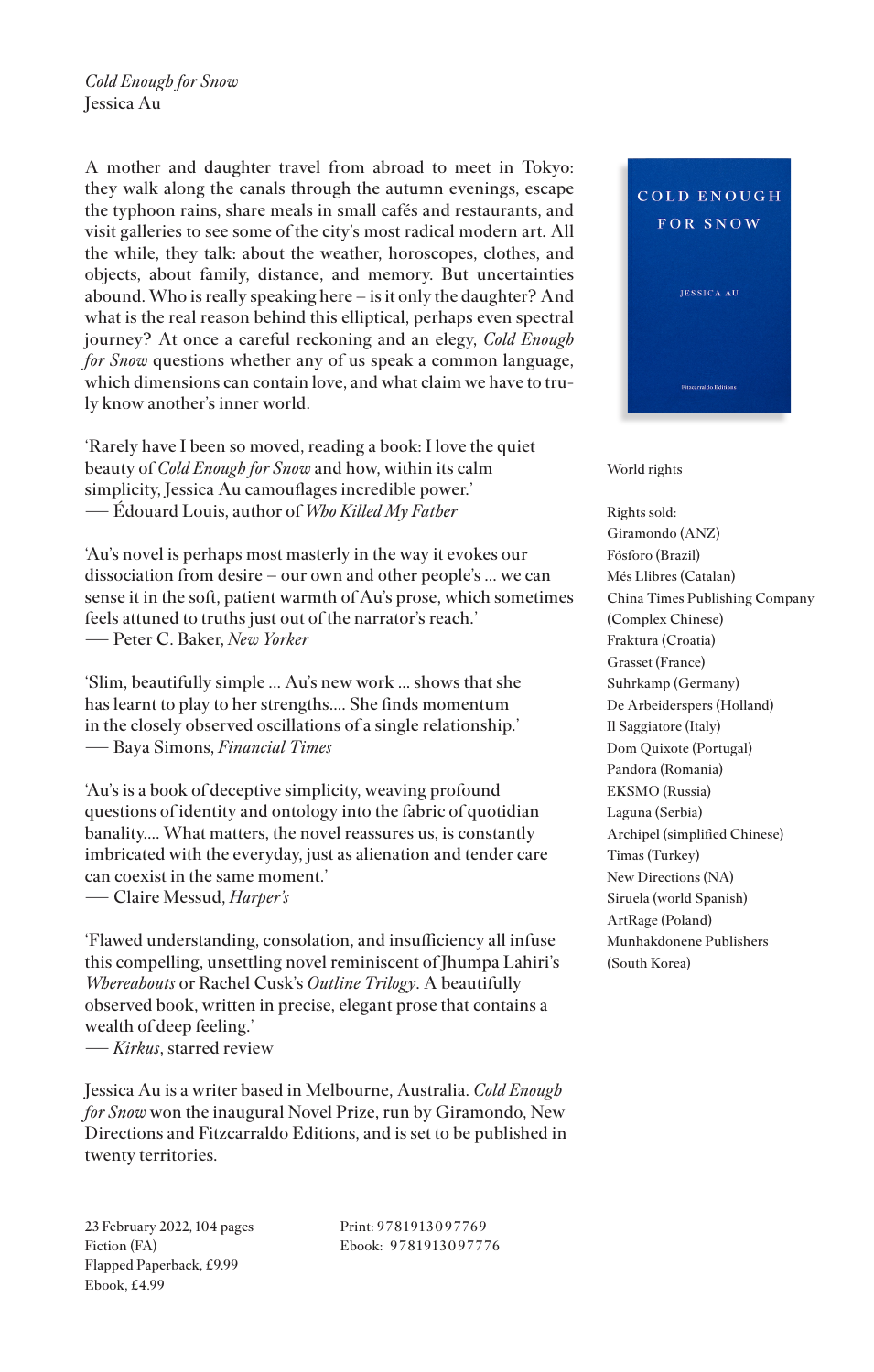*Affinities* Brian Dillon



World rights

Rights sold: NYRB (NA)

Option publishers: Anagrama (world Spanish) Il Saggiatore (Italy) Everest (Turkey) Bazarov (Portugal)

What does it mean to claim affinity with an object or picture, or say that affinities exist between such things? What do feelings of affinity imply about individual or collective experience of art, and of the world? In *Affinities*, Brian Dillon explores images and artists he is drawn to or loves, and tries to analyse the attraction. "Affinity" used to mean an attraction of opposites, between chemical elements; in his *Elective Affinities*, Goethe used the idea to think about the orbits and collisions of love. In the poetry and essays of Baudelaire, the writings of Walter Benjamin and Aby Warburg, the art of Tacita Dean and Moyra Davey, a partly buried history of affinity can be found. Approaching the subject through images that have stayed with the author over many years – from historical works by artists including Julia Margaret Cameron and Samuel Beckett, to astronomical illustrations and family photographs – *Affinities* is a critical and personal study of a sensation that is not exactly taste, desire or allyship, but has aspects of all. Written as a series of linked essays, *Affinities* completes a trilogy, with *Essayism* and *Suppose a Sentence*, about the intimate and abstract pleasures of reading and looking.

'I've been thinking quite a bit about the essay, and rereading Montaigne and James Baldwin, so Brian Dillon's superb study, *Essayism* fell into receptive hands. It's short, digressive, teasing, dilettantish, circular, and it reads like some delicate, wandering combination of Roland Barthes's *Camera Lucida* and E. M. Cioran's longer aphorisms.' � James Wood, *New Yorker*

'Dillon is a mournful, witty and original writer.' � Parul Sehgal, *New York Times*

'Dillon is a literary flaneur in the tradition of Baudelaire and Walter Benjamin.' � John Banville, *Irish Times*

Brian Dillon was born in Dublin in 1969. His books include *Essayism*, *The Great Explosion* (shortlisted for the Ondaatje Prize), *Objects in This Mirror: Essays*, *I Am Sitting in a Room*, *Sanctuary*, *Tormented Hope: Nine Hypochondriac Lives* (shortlisted for the Wellcome Book Prize) and *In the Dark Room*, which won the Irish Book Award for non-fiction. His writing has appeared in the *Guardian*, *New York Times*, *London Review of Books*, *Times Literary Supplement*, *Bookforum*, *frieze* and *Artforum*. He is UK editor of *Cabinet* magazine, and teaches Creative Writing at Queen Mary, University of London.

February 2023, 240 pages Essay (DNF) Flapped Paperback, £12.99 Ebook, £5.99

Print: 9781804270165 Ebook: 9781804270172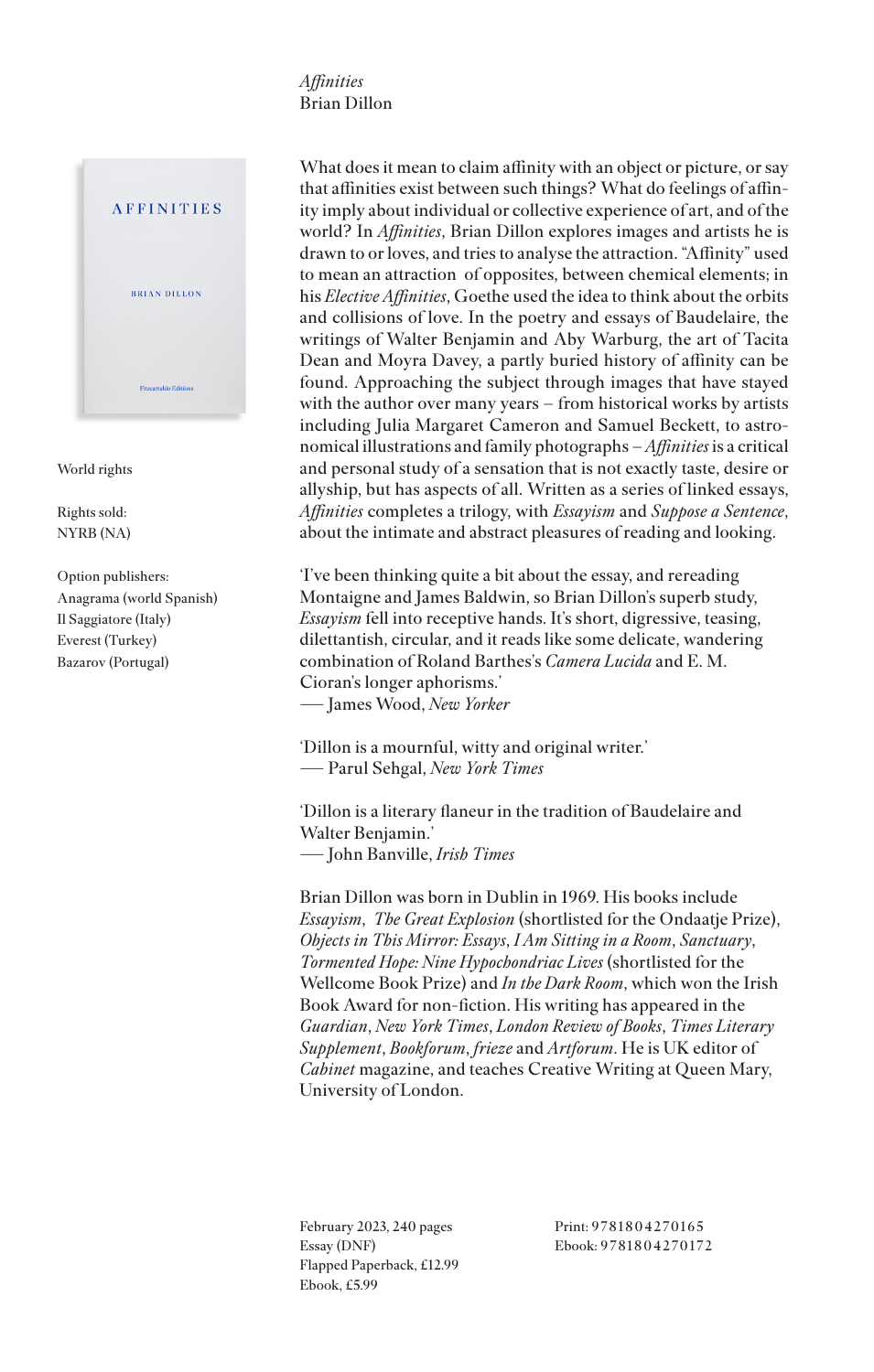*Emergency* Daisy Hildyard

*Emergency* is a novel about the dissolving boundaries between all life on earth. Stuck at home alone under lockdown, a woman recounts her 1990s childhood in rural Yorkshire. She watches a kestrel hunting, helps a farmer with a renegade bull, and plays out with her best friend, Clare. Around her in the village her neighbours are arguing, keeping secrets, caring for one another, trying to hold down jobs. In the woods and quarry there are foxcubs fighting, plants competing for space, ageing machines, and a threelegged deer who likes cake. These local phenomena interconnect and spread out from China to Nicaragua as pesticides circulate, money flows around the planet, and bodies feel the force of distant power. A story of remote violence and a work of praise for a persistently lively world, brilliantly written, surprising, evocative and unsettling, Daisy Hildyard's *Emergency* reinvents the pastoral novel for the climate change era.

'*Emergency* is a strange and luminously original novel. Daisy Hildyard writes about childhood with a kind of ecstatic detachment, dissolving the boundaries between past and present, and between human and animal life. I find her work exhilarating and subtly provocative. There is, as far as I'm aware, nothing else quite like it in contemporary English-language fiction.' � Mark O'Connell, author of *Notes from an Apocalypse*

'Rich and unflinching, this writing expands our sense of what it means to live, as we do, in a time of crisis. It leads us beyond rational climate debates into the deeply sensual, and sometimes nightmarish, places where our inner and outer worlds make contact.'

� Katharine Kilalea, author of *OK, Mr Field* 

'Hildyard's writing stretches the mind.' � Alexandra Kleeman, author of *Something New Under the Sun*

'*Emergency* is an incisive kaleidoscope of past and present, nature and industry, stillness and pace, collapsing all into a tapestry of consciousness.'

� Ayşegül Savaş, author of *Walking on the Ceiling* 

Daisy Hildyard's first novel, *Hunters in the Snow*, received the Somerset Maugham Award and a '5 under 35' honorarium at the USA National Book Awards. Her essay, *The Second Body*, a brilliantly lucid account of the dissolving boundaries between all life on earth, was published by Fitzcarraldo Editions in 2017. She lives with her family in North Yorkshire, where she was born.

Print: 9781913097813 Ebook: 9781913097820



World rights

Rights sold: Astra House Publishing (NA) Suhrkamp Verlag (Germany)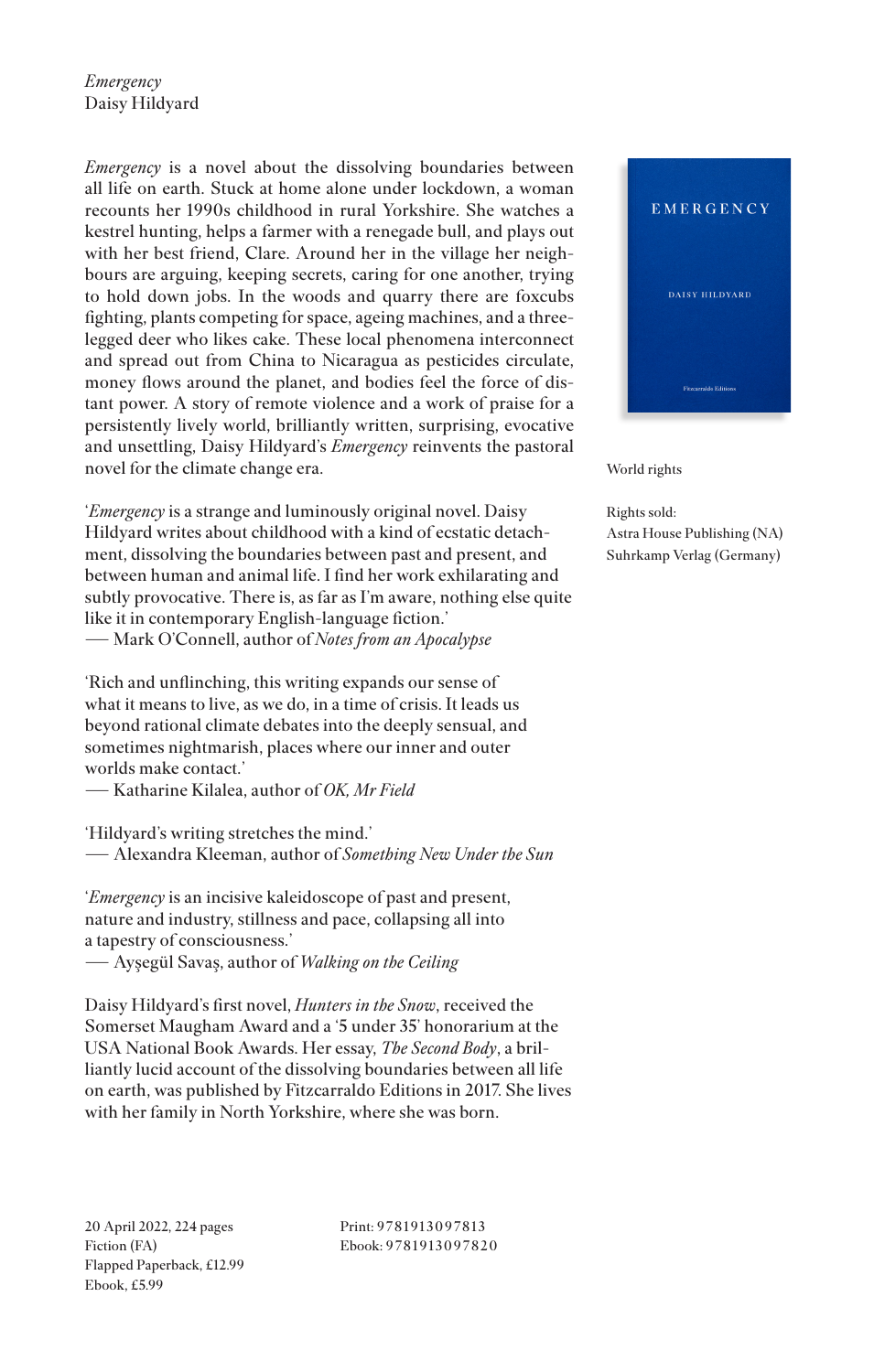## *Dandelions* Thea Lenarduzzi



World rights

Where, or what, is home? What has it meant, historically and personally, to be 'Italian' or 'English', or both in a culture that prefers us to choose? What does it mean to have roots? Or to have left a piece of oneself somewhere long since abandoned?

In *Dandelions*, her extraordinary debut, Thea Lenarduzzi pieces together her family history through four generations' worth of migration between Italy and England, and the stories scattered like seeds along the way. At the heart of this book brimming with the lives of remarkable and apparently unremarkable people is Thea's grandmother Dirce, a former seamstress, who, now approaching 100, is a repository of tales that are by turns unpredictable, unreliable, significant. And that lead us deeper. There's the one about Mussolini's modern Icarus who crashed into the murk of a lake; about the Manchester factory worker who wanted only to be seen; about the shadowy demon who visits in your sleep; and the monument to a murdered politician that, when it rains, runs the colour of blood.

Through the journeys of Dirce and her relatives, from the Friuli to Sheffield and Manchester and back again, a different kind of history emerges, in which self and place are warp and weft, tightly woven, with threads left hazardously trailing. A family memoir rich in folk legends, food, art, politics and literature, *Dandelions* heralds the arrival of an exceptional writer: bold, joyful and wise.

'Beautifully observed and written with heart and an infectious curiosity, Thea Lenarduzzi's *Dandelions* parses the complex ways in which we live out our histories and carry the past within us, through ritual, food, language and legend. Like rifling through an overflowing drawer or opening an ancient photo album, Lenarduzzi unearths glinting gems of family fiction, introducing us to a shifting cast of memorable characters whose journeys, stories and passions it's our joy to share.'

� Francesca Wade, author of *Square Haunting* 

'*Dandelions* is a book of hauntings, intensely experienced, pierced by occasional terrors, yet irradiated throughout by passionate attachment.... Thea Lenarduzzi has spread out before us a feast of sensuous and sensitive, nuanced and deeply appealing testimony to migration, survival, and complicated identities at a time when such thoughtfulness is rare and desperately needed.' � Marina Warner, author of *Inventory of a Life Mislaid*

Thea Lenarduzzi is an editor and podcast host for the *Times Literary Supplement*. *Dandelions*, winner of the 2020 Fitzcarraldo Editions Essay Prize, is her first book.

7 September 2022, 288 pages Essay (DNF), Memoir (BM) Flapped Paperback, £12.99 Ebook, £5.99

Print: 9781913097974 Ebook: 9781913097981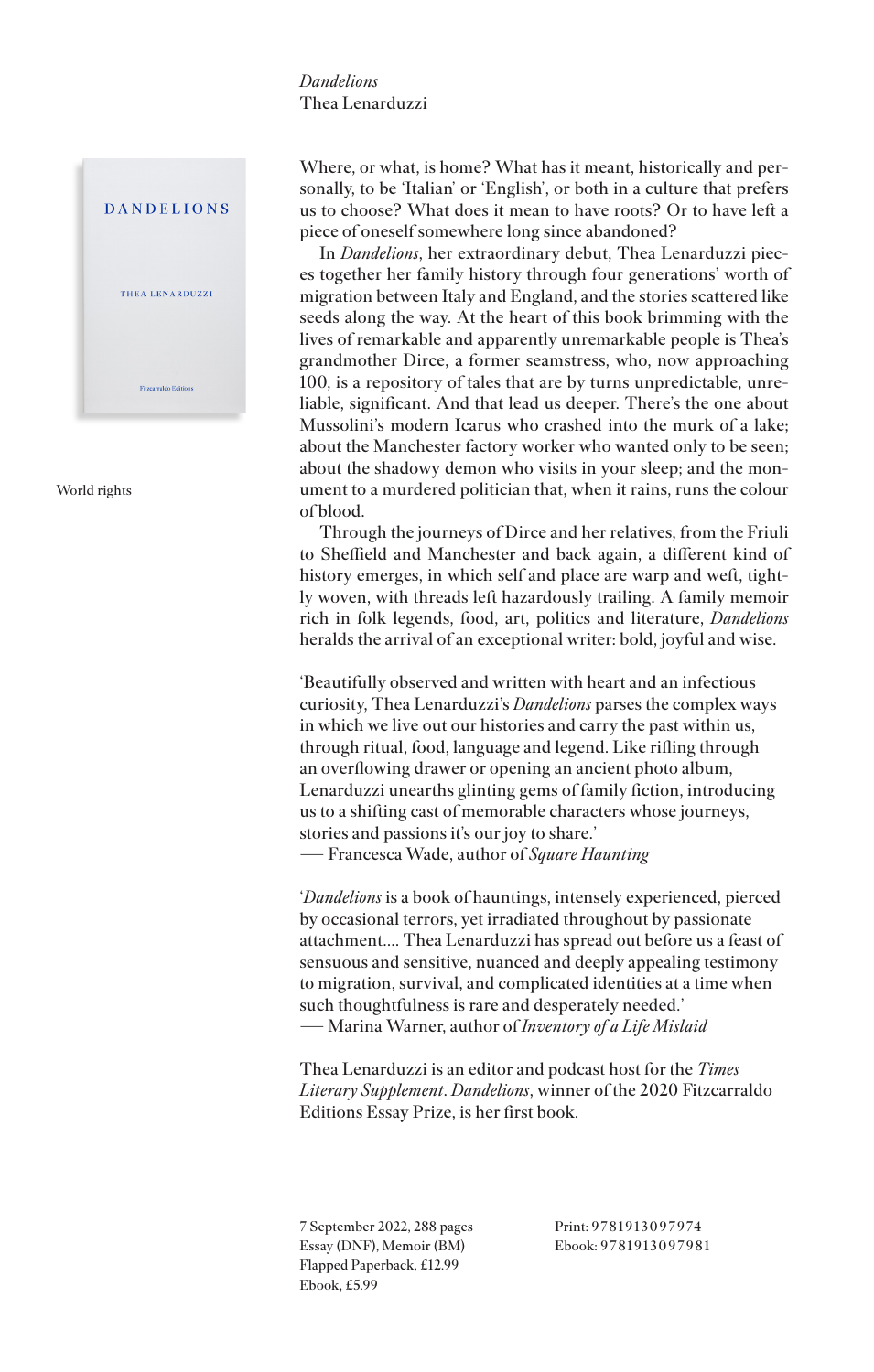*The Observable Universe* Heather McCalden

In the early 1990s, the artist Heather McCalden lost her parents to AIDS. She was seven when her father died; ten when she lost her mother. Los Angeles, where she grew up with her grandmother Nivia, was 'ground zero' for the virus. Years later, she started to research the history of this incomprehensible virus as a way to deal with her loss, leading her to the realization that AIDS and the internet developed on parallel timelines. She started to accumulate fragments – images, anecdotes, and Wikipedia-like entries – that, together, form a prismatic account of grief. Taking her cues from Raymond Chandler and the hardboiled detective genre, both deeply embedded in L.A.'s cityscapes, she hired a private investigator to find out more about her parents' lives.

Simultaneously interrogating what it means to 'go viral' in an era of explosive biochemical and virtual contagion, *The Observable Universe* travels along the fissures of a hyperconnected world, entwining the technological and the personal, the virus and the viral, moving from musings on film noir to contemporary malaise and late-night Netflix binges with propulsive agility and poetic attunement. At once a history of 'viral culture,' an ode to L.A., and a memoir of loss and reckoning, *The Observable Universe* is a genre-bending debut about grief in the internet age.

Heather McCalden is a multidisciplinary artist working with text, image and movement. She is a graduate of the Royal College of Art (2015) and has exhibited at Tanz Company Gervasi, Roulette Intermedium, Pierogi Gallery, National Sawdust, Zabludowicz Collection, Testbed 1, Flux Dubai and Seattle Symphony Orchestra. In 2017 she attended the Emerging Writer's Intensive at the Banff Centre for the Arts and returned in 2018 for their Late Summer Writer's Residency. In January 2021, she was a scholar at the Tin House Winter Workshop. *The Observable Universe*, winner of the 2021 Fitzcarraldo Editions Essay Prize, is her first book.



World rights

Print: 9781804270141 Ebook: 9781804270158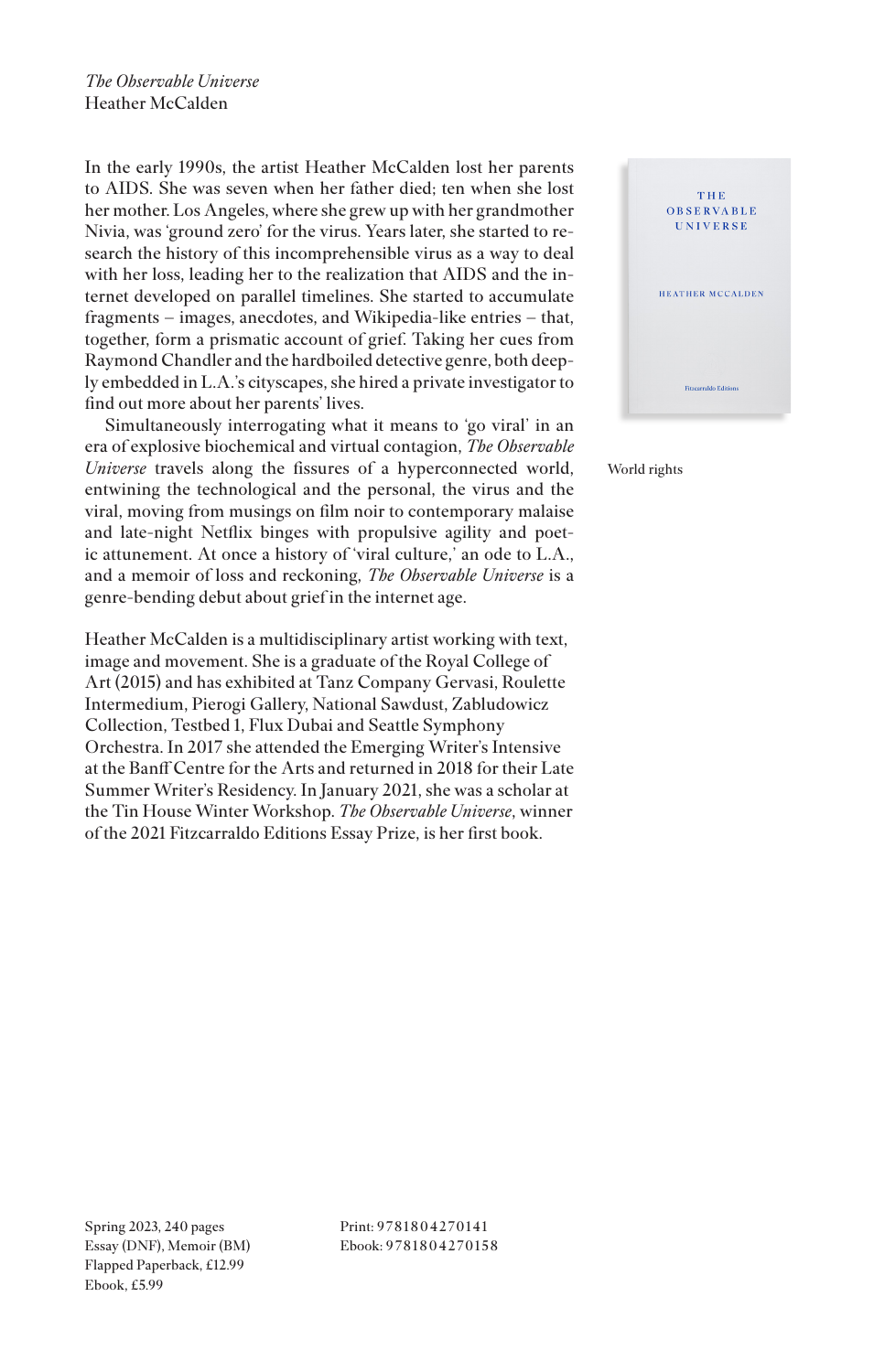*Immanuel* Matthew McNaught



World rights

At what point does faith turn into tyranny? In *Immanuel*, winner of the inaugural Fitzcarraldo Editions Essay Prize Matthew McNaught explores his upbringing in an evangelical Christian community in Winchester. As McNaught moved away from the faith of his childhood in the early 2000s, a group of his church friends were pursuing it to its more radical fringes. They moved to Nigeria to join a community of international disciples serving TB Joshua, a charismatic millionaire pastor whose purported gifts of healing and prophecy attracted vast crowds to his Lagos ministry, the Synagogue Church of All Nations (SCOAN). Years later, a number of these friends left SCOAN with accounts of violence, sexual abuse, sleep deprivation and public shaming.

In reconnecting with his old friends, McNaught realized that their journey into this cult-like community was directly connected to the teachings and tendencies of the church of their childhood. Yet speaking to them awakened a yearning for this church that, despite everything, he couldn't shake off. Was the church's descent into hubris and division separable from the fellowship and mutual sustenance of its early years? Was it possible to find community and connection without dogma and tribalism? Blending essay, memoir and reportage, *Immanuel* is an exceptional debut about community, doubt, and the place of faith in the twenty-first century.

'"Empathy" is a popular critical buzzword, but Matthew McNaught's writing exemplifies the work of empathy at its most intense and, dare one say, sincere. Whether his subject is ordinary Syrians trapped by war or the fellow parishioners of his childhood church, ensnared by a false prophet, he always gives voice to the motives and emotions of those he writes about, mixed as they are and fraught with tragic consequence. McNaught is a sublime listener who knows how to put listening into words.' � Marco Roth, author of *The Scientists*

Matthew McNaught has written for the *Guardian* Long Reads and *n+1*. He lives in Southampton, where he works in mental health. He won the inaugural Fitzcarraldo Editions Essay Prize for *Immanuel*, his first book.

8 June 2022, 248 pages Essay (DNF), Memoir (BM) Flapped Paperback, £12.99 Ebook, £5.99

Print: 9781910695678 Ebook: 9781910695685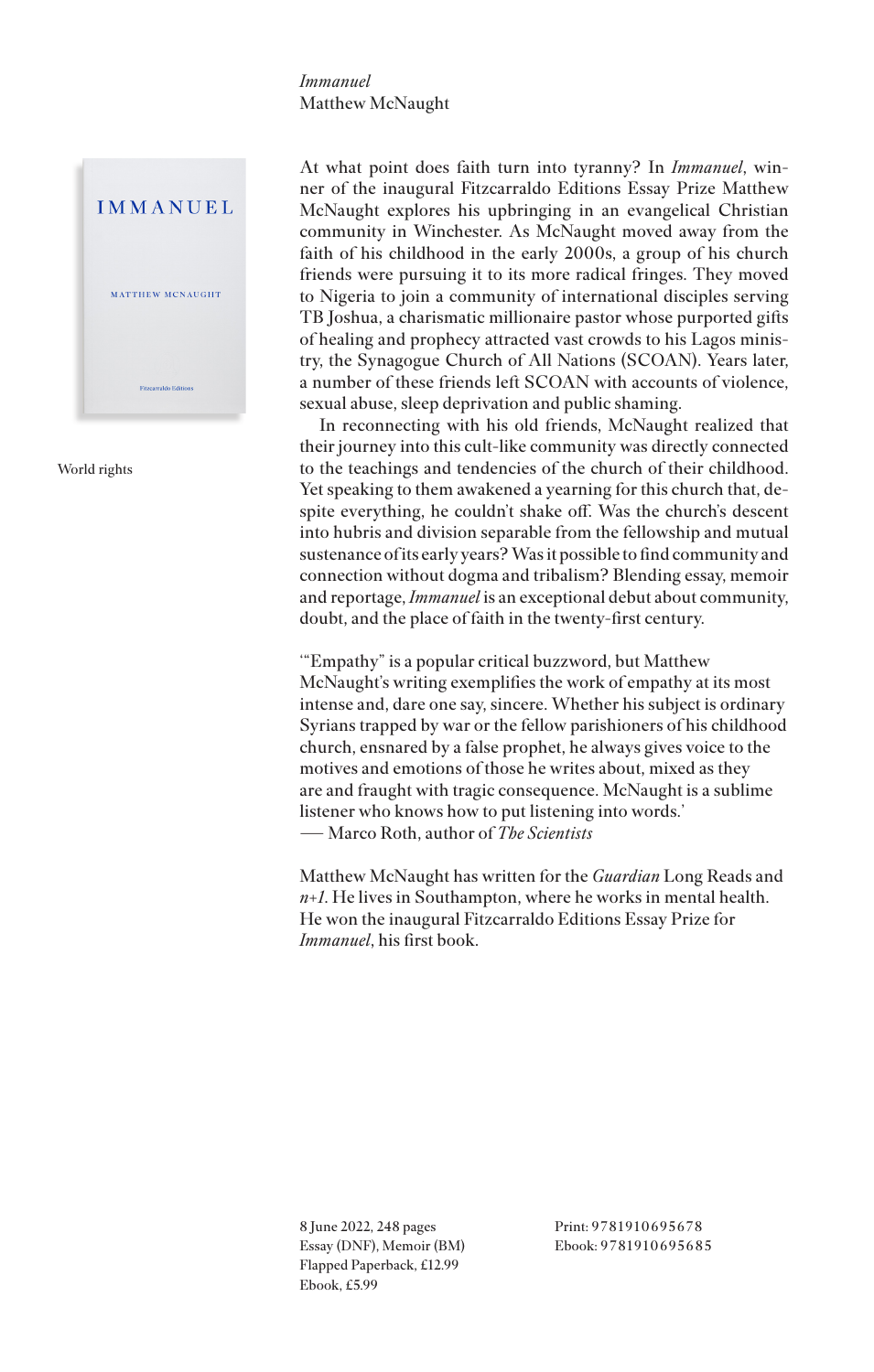## *Diego Garcia* Natasha Soobramanien & Luke Williams

Edinburgh, 2014. Two writer friends, Damaris and Oliver Pablo, escape London, the city that killed his brother. They spend their days trying to get to the library, bickering over their tanking bitcoin, failing to write or resist the sadness. Then they meet Diego, a poet. He tells them he is named for his mother's island in the Chagos Archipelago, which she and her community were forced to leave by British soldiers in 1973. Damaris and Oliver Pablo become obsessed with this notorious episode and the continuing resistance of the Chagossian people, and want to write in solidarity. But how to share a story that is not theirs to tell? And how to account for a loss not theirs to grieve? A tragicomedy interrogating the powers of literature alongside the crimes of the British government, *Diego Garcia* is a collaborative fiction that opens up possibilities for the novel and seeks other ways of living together.

'*Diego Garcia* is a beautiful, poignant, anarchic experiment in collaboration and collectivity. This novel does wonderful, innovative things to form and to politics – to style, to voice, to creolization, to propaganda and power and archipelic thinking – and especially to the denials inbuilt to British novels and British politics. Somehow it finds a way of exposing Britain's ongoing shameful occupation of the Chagos Islands while also being a document of literary resistance and originality. It offers models for future thinking.' � Adam Thirlwell, author of *Lurid and Cute*

'As affecting as it is intellectually agile, *Diego Garcia* achieves what few novels even aim at – it opens up fresh ways of reading both history and fiction.'

� Pankaj Mishra, author of *Run and Hide*

'*Diego Garcia* is an important and highly original work, incredibly well-researched and thought-through.' � Philippe Sands, author of *The Last Colony*

'Through the intricately woven histories and the corresponding fictions within fictions, the compassion expressed in *Diego Garcia*  highlights the absence of it in those who, forsaking their obligations towards other human beings, exiled the Chagossians from their home. Written in a language at once distant and interior, dazzling, we see that until the Chagossian people are home, nobody is home.'

� Vanessa Onwuemezi, author of *Dark Neighbourhood*

Natasha Soobramanien, British-Mauritian, and Luke Williams, Scottish, are the authors of *Genie and Paul* and *The Echo Chamber*, respectively. They used to live in Edinburgh but Natasha now lives in Brussels and Luke lives in Cove.

Print: 978191309793 6 Ebook: 9781913097943



World rights exc. NA

Rights sold: Semiotext(e) (NA)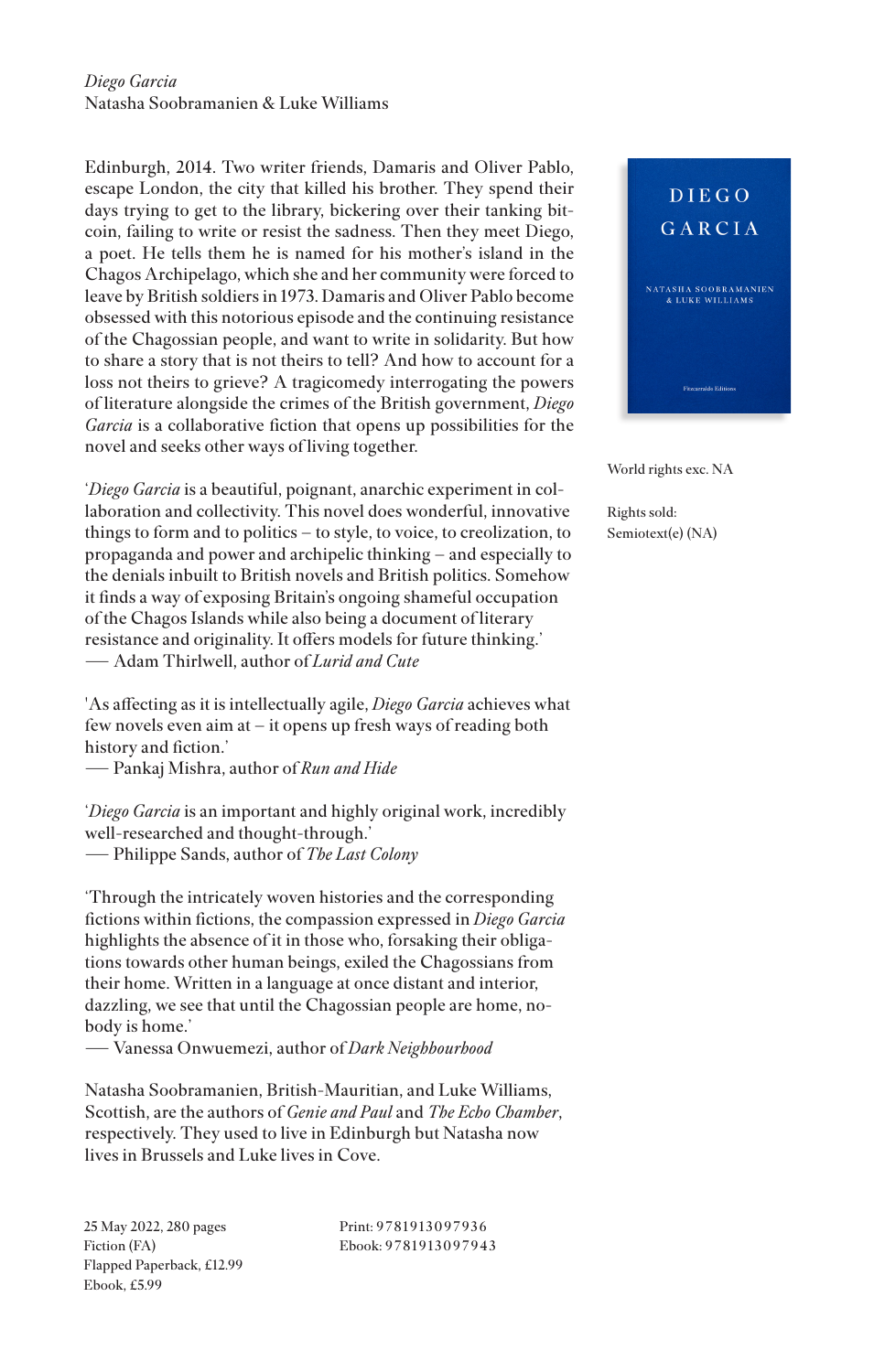Alaa Abd el-Fattah, tr. collective, *You Have Not Yet Been Defeated*, 2021, £12.99, 9781913097745 \* Matthieu Aikins, *The Naked Don't Fear the Water*, 2022, £12.99, 9781913097851 Svetlana Alexievich, tr. Bela Shayevich, *Second-hand Time*, 2016, £14.99, 9781910695111 Nuar Alsadir, *Animal Joy*, 2022, £12.99, 9781913097950 \* Carlos Manuel Álvarez, tr. Frank Wynne, *The Fallen*, 2019, £10.99, 9781910695951 Carlos Manuel Álvarez, tr. Frank Wynne with Rahul Bery, *The Tribe*, 2022, £12.99, 9781913097912 Gina Apostol, *Insurrecto*, 2019, £12.99, 9781913097035 Ed Atkins, *A Primer for Cadavers*, 2016, £12.99, 9781910695210 \* Ed Atkins, *Old Food*, 2019, £9.99, 9781910695937 \* Jessica Au, *Cold Enough for Snow*, 2022, £9.99, 9781913097769 \* Polly Barton, *Fifty Sounds*, 2021, £12.99, 9781913097509 \* Kirsty Bell, *The Undercurrents*, 2022, £12.99, 9781913097899 Claire-Louise Bennett, *Pond*, 2015, £10.99, 9781910695098 Eula Biss, *On Immunity*, 2015, £12.99, 9781913097400 Eula Biss, *Notes from No Man's Land*, 2017, £12.99, 9781910695395 Kate Briggs, *This Little Art*, 2017, £12.99, 9781910695456 \* Joshua Cohen, *Moving Kings*, 2017, £12.99, 9781910695494 Joshua Cohen, *Attention*, 2018, £14.99, 9781910695746 Joshua Cohen, *The Netanyahus*, 2021, £12.99, 9781913097608 Jeremy Cooper, *Ash before Oak*, 2019, £12.99, 9781910695890 \* Jeremy Cooper, *Bolt from the Blue*, 2021, £12.99, 9781913097462 \* Simon Critchley, *Memory Theatre*, 2014, £9.99, 9780992974718 \* Simon Critchley, *Notes on Suicide*, 2015, £10.99, 9781910695067 \* Moyra Davey, *Index Cards*, 2020, £12.99, 9781913097264 Jean-Baptiste Del Amo, tr. Frank Wynne, *Animalia*, 2019, £12.99, 9781910695579 Virginie Despentes, tr. Frank Wynne, *King Kong Theory*, 2020, £10.99, 9781913097349 Brian Dillon, *Essayism*, 2017, £10.99, 9781910695418 \* Brian Dillon, *In the Dark Room*, 2018, £12.99, 9781910695722 \* Brian Dillon, *Suppose a Sentence*, 2020, £10.99, 9781913097011 \* Claudia Durastanti, tr. Elizabeth Harris, *Strangers I Know*, 2022, £12.99, 9781913097837 Mathias Enard, tr. Charlotte Mandell, *Zone*, 2014, £14.99, 9780992974701 Mathias Enard, tr. Charlotte Mandell, *Street of Thieves*, 2015, £12.99, 9780992974763 Mathias Enard, tr. Charlotte Mandell, *Compass*, 2017, £14.99, 9781910695234 Mathias Enard, tr. Charlotte Mandell, *Tell Them of Battles, Kings and Elephants*, 2018, £10.99, 9781910695692 Annie Ernaux, tr. Alison L. Strayer, *The Years*, 2018, £12.99, 9781910695784 Annie Ernaux, tr. Tanya Leslie, *Happening*, 2019, £8.99, 9781910695838 Annie Ernaux, tr. Tanya Leslie, *I Remain in Darkness*, 2019, £8.99, 9781910695975 Annie Ernaux, tr. Alison L. Strayer, *A Girl's Story*, 2020, £10.99, 9781913097158 Annie Ernaux, tr. Tanya Leslie, *A Man's Place*, 2020, £8.99, 9781913097363 Annie Ernaux, tr. Tanya Leslie, *Simple Passion*, 2021, £8.99, 9781913097554 Annie Ernaux, tr. Tanya Leslie, *Exteriors*, 2021, £8.99, 9781913097684 Annie Ernaux, tr. Alison L. Strayer, *Getting Lost*, 2022, £12.99, 9781913097004 Jon Fosse, tr. Damion Searls, *Scenes from a Childhood*, 2018, £10.99, 9781910695531 Jon Fosse, tr. Damion Searls, *The Other Name: Septology I-II* , 2019, £12.99, 9781910695913 Jon Fosse, tr. Damion Searls, *I is Another: Septology III-V*, 2020, £12.99, 9781913097387 Jon Fosse, tr. Damion Searls, *A New Name: Septology VI-VII*, 2021, £12.99, 9781913097721 Jon Fosse, tr. Damion Searls, *Aliss at the Fire*, £9.99, 2022, 9781804270042 Jon Fosse, tr. Damion Searls, *Septology*, £14.99, 2022, 9781804270066 Charlie Fox, *This Young Monster*, 2017, £12.99, 9781910695357 \* Dan Fox, *Pretentiousness*, 2016, £12.99, 9781910695043 \* Dan Fox, *Limbo*, 2018, £10.99, 9781910695807 \* Keith Gessen, *A Terrible Country*, 2018, £12.99, 9781910695760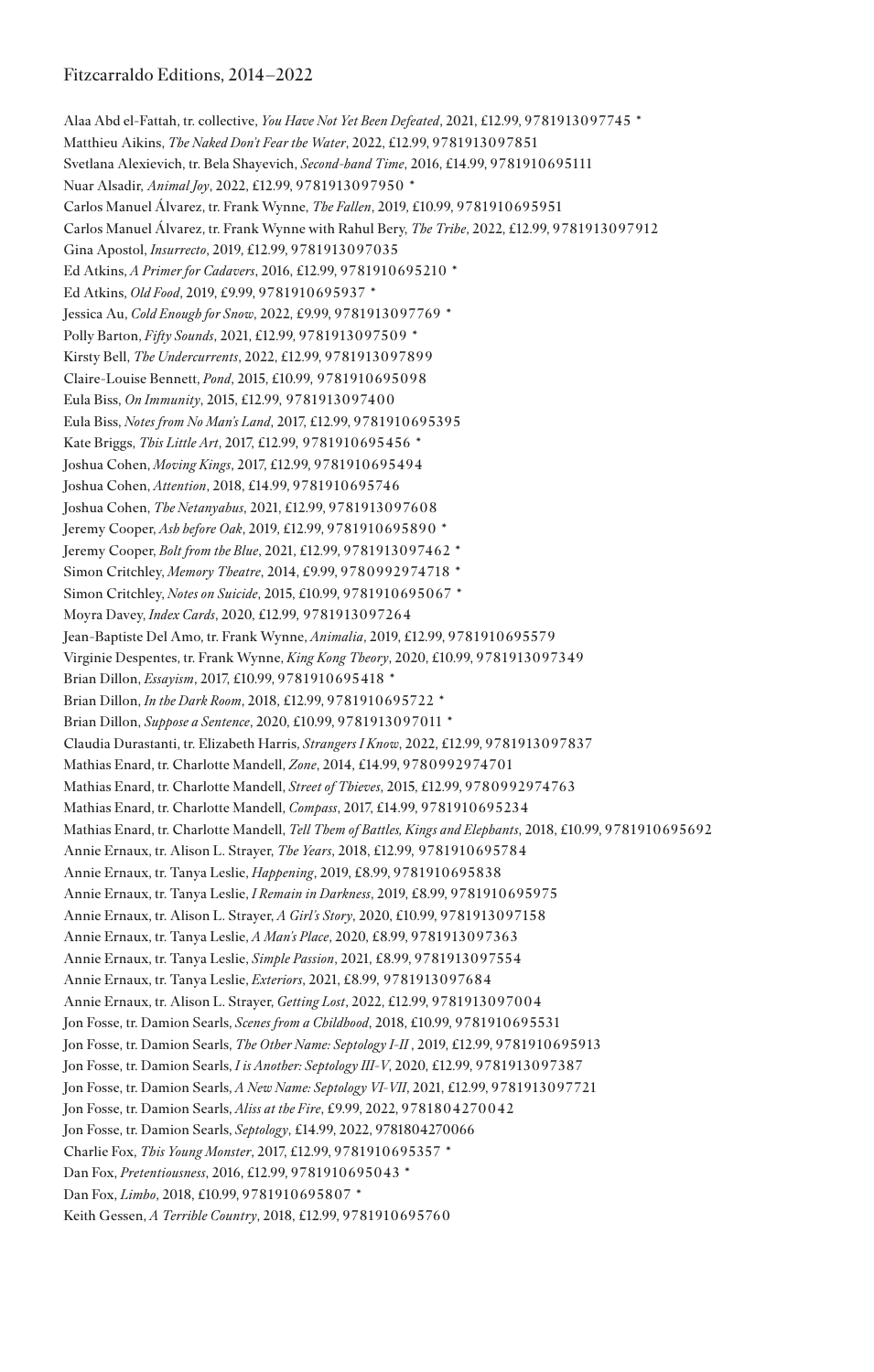Rainald Goetz, tr. Adrian Nathan West, *Insane*, 2017, £12.99, 9781910695319 Rainald Goetz, tr. Adrian Nathan West, *Rave*, 2020, £12.99, 9781913097196 Camilla Grudova, *The Doll's Alphabet*, 2017, £10.99, 9781910695371 \* Alice Hattrick, *Ill Feelings*, 2021, £12.99, 9781913097646 \* Gregor Hens, tr. Jen Calleja, *Nicotine*, 2015, £12.99, 9781910695074 Christina Hesselholdt, tr. Paul Russell Garrett, *Companions*, 2017, £12.99, 9781910695333 Christina Hesselholdt, tr. Paul Russell Garrett, *Vivian*, 2019, £12.99, 9781910695616 Daisy Hildyard, *The Second Body*, 2017, £10.99, 9781910695470 \* Daisy Hildyard, *Emergency*, 2022, £12.99, 9781913097813 \* Elfriede Jelinek, tr. Gitta Honegger, *rein GOLD*, 2021, £12.99, 9781913097448 John Keene, *Counternarratives*, 2016, £12.99, 9781910695135 Esther Kinsky, tr. Iain Galbraith, *River*, 2018, £12.99, 9781910695296 Esther Kinsky, tr. Caroline Schmidt, *Grove*, 2020, £12.99, 9781913097288 Esther Kinsky, tr. Caroline Schmidt, *Rombo*, 2022, £12.99, 9781804270035 Patrick Langley, *Arkady*, 2018, £12.99, 9781910695517 \* Thea Lenarduzzi, Dandelions, 2022, £12.99, 9781913097974 \* Ben Lerner, *The Hatred of Poetry*, 2016, £9.99, 9781910695159 Agustín Fernández Mallo, tr. Thomas Bunstead, *Nocilla Dream*, 2015, £12.99, 9781910695029 Agustín Fernández Mallo, tr. Thomas Bunstead, *Nocilla Experience*, 2016, £12.99, 9781910695258 Agustín Fernández Mallo, tr. Thomas Bunstead, *Nocilla Lab*, 2019, £12.99, 9781910695272 Agustín Fernández Mallo, tr. Thomas Bunstead, *The Things We've Seen*, 2021, £12.99, 9781913097301 Agustín Fernández Mallo, tr. Thomas Bunstead, *Nocilla Trilogy,* 2022, £14.99, 9781804270080 Bushra al-Maqtari, tr. Sawad Hussain, *What Have You Left Behind?*, 2022, £12.99, 9781804270011 Adam Mars-Jones, *Box Hill*, 2020, £9.99, 9781913097233 \* Adam Mars-Jones, *Batlava Lake*, 2021, £10.99, 9781913097622 \* Matthew McNaught, *Immanuel*, 2022, £12.99, 9781913097678 \* Kirill Medvedev, tr. Keith Gessen et al, *It's No Good*, 2015, £12.99, 9781910695005 Fernanda Melchor, tr. Sophie Hughes, *Hurricane Season*, 2020, £12.99, 9781913097097 Fernanda Melchor, tr. Sophie Hughes, *Paradais*, 2022, £10.99, 9781913097875 Clemens Meyer, tr. Katy Derbyshire, *Bricks and Mortar*, 2016, £14.99, 9781910695197 Clemens Meyer, tr. Katy Derbyshire, *Dark Satellites*, 2020, £12.99, 9781913097134 Guadalupe Nettel, tr. Rosalind Harvey, *Still Born*, 2022, £12.99, 9781913097660 Vanessa Onwuemezi*, Dark Neighbourhood*, 2021, £10.99, 9781913097707 Ian Penman, *It Gets Me Home, This Curving Track*, 2019, £12.99, 9781910695876 \* Joanna Pocock, *Surrender*, 2019, £12.99, 9781910695852 \* Paul B. Preciado, tr. Charlotte Mandell, *An Apartment on Uranus*, 2020, £12.99, 9781913097073 Paul B. Preciado, tr. Frank Wynne, *Can the Monster Speak?*, 2021, £8.99, 9781913097585 Adania Shibli, tr. Elisabeth Jaquette, *Minor Detail*, 2020, £10.99, 9781913097172 Natasha Soobramanien & Luke Williams, *Diego Garcia*, 2022, £12.99, 9781913097936 Maria Stepanova, tr. Sasha Dugdale, *In Memory of Memory*, 2021, £14.99, 9781913097530 Olga Tokarczuk, tr. Jennifer Croft, *Flights*, 2017, £12.99, 9781910695432 Olga Tokarczuk, tr. Antonia Lloyd-Jones, *Drive Your Plow Over the Bones of the Dead*, 2018, £12.99, 9781910695715 Olga Tokarczuk, tr. Jennifer Croft, *The Books of Jacob*, 2021, £20, 9781910695593 Jean-Philippe Toussaint, tr. Shaun Whiteside, *Football*, 2016, £12.99, 9781910695173 Maria Tumarkin, *Axiomatic*, 2019, £12.99, 9781913097110 Katharina Volckmer, *The Appointment*, 2020, £9.99, 9781913097325 Alejandro Zambra, tr. Megan McDowell, *My Documents*, 2015, £12.99, 9780992974787 Alejandro Zambra, tr. Megan McDowell, *Not to Read*, 2018, £12.99, 9781910695630 Alejandro Zambra, tr. Megan McDowell, Bonsai, 2022, £8.99, 9781913097998

\* Denotes world rights